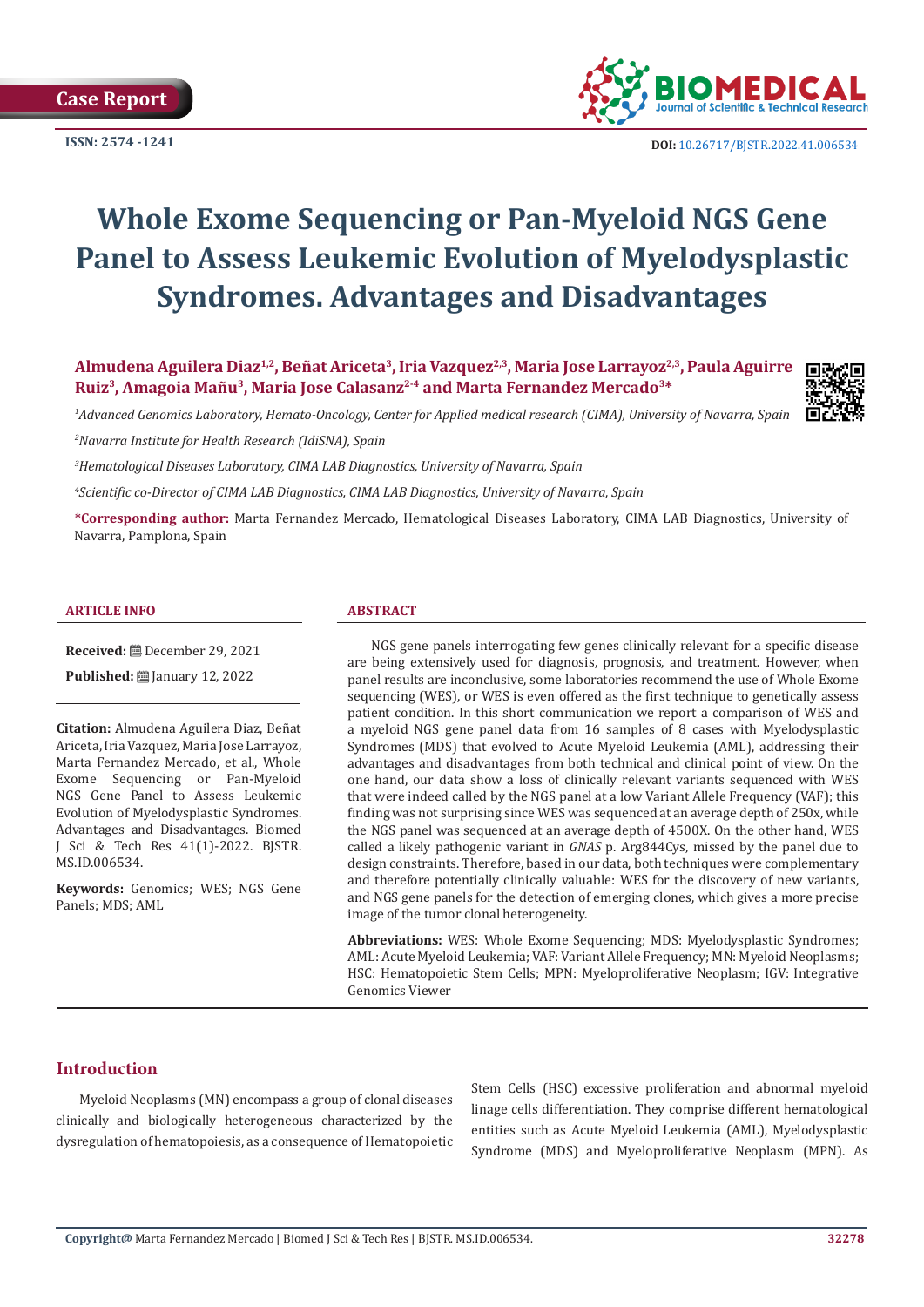a result of the genetic heterogeneity of MN, recent studies have highlighted the im-portance of genomic testing (rather than individual gene testing) to comprehend the pathogenesis of MN [1,2]. Due to its wide scope Massive parallel Sequencing (also known as Next Generation Sequencing, NGS) is becoming the technique of choice for genomic characterization of clinical samples, being not just a crucial tool for the discovery of new gene mutations, but also as a regular technique used in molecular laboratories to improve patient diagnosis, prognosis and treatment based on identified tumor variants. Regarding the number of targeted genes, there are different types of NGS DNA sequencing. Those NGS strategies designed to interrogate a few genes frequently mutated in a given disease are the so-called NGS gene panels. Another NGS strategy is Whole Exome Sequencing (WES), exons are thought to encompass  $\sim$ 2.5% of the total human genome, and WES allows the identification of variations in the protein-coding regions of any gene, rather than only in a selected list of genes [3]. In this study we aim to determine the variant calling efficiency of both NGS techniques (WES and a custom NGS gene panel) in MN of different infiltration levels, addressing their advantages and disadvantages.

# **Materials and Methods**

#### **Sample Collection**

We collected 24 samples corresponding to 8 patients with MDS that transformed to AML: 16 bone marrow (BM) and 8 T cells CD3+ sorted from peripheral blood.

#### **Genomic DNA**

QIAamp DNA Blood Mini Kit (Qiagen, Hilden, Germany), was used to extract genomic DNA from all samples. The extracted DNA was then quantified using Qubit dsDNA BR Assay Kit on a Qubit 3.0 Fluorometer (Life Technologies, Carlsbad, CA, USA), and the DNA quality was assessed by DNA genomic kit on a Tape Station 4100 (Agilent Technologies, Santa Clara, CA, USA). Patients' personal information and samples included in this study were provided by the Biobank of the University of Navarra (UN) and were processed following standard operating procedures approved by the CEI (Comité de Ética de la Investigación) of UN. All patients provided informed written consent to use data from their medical records (age, gender, and diagnosis…) for research purposes, once patient's data had been fully anonymized.

#### **Pan Myeloid-Panel (PMP)**

**Library Preparation:** Our custom NGS panel targets 48 genes [4]. NGS libraries were constructed following manufacturer's instructions (SOPHiA GENETICS, Saint Sulpice, Switzerland). The quality of the final NGS libraries was assessed using DNA D1000 kit, and visualized on Agilent 4100 Tape Station (Agilent Technologies, Santa Clara, CA, USA), and then quantified using Qubit dsDNA HS Assay Kit in a Qubit 3.0 Fluorometer (Life Technologies, Carlsbad, CA, USA). According to the manufacturer's instructions, 8 libraries

were pooled at a final concentration of 10.5pM, and pair-end sequenced on a MiSeq (Illumina, San Diego, CA, USA) with 251 × 2 cycles using the Reagent Kit V3 600 cycles cartridge.

**Variant Data Analysis:** Sequencing raw data were obtained from the MiSeq instrument, and then uploaded onto SOPHiA GENETICS DDM platform (SOPHiA GENETICS, Saint Sulpice, Switzerland). This software performed read alignment, variant calling of Single Nucleotide Variants (SNV), insertions and deletions (indels), and also variant annotation. Two geneticists with expertise in hematological malignancies firstly filtered out variants that were intronic, intergenic, and synonyms, and then classified the remaining filtered-in variants according to the Spanish Group of Myelodysplastic Syndromes [5] and the American College of Medical Genetics and Genomics (ACMG) guidelines [6]. Moreover, the presence of the filtered-in variants was manually confirmed within the Integrative Genomics Viewer (IGV) software (Broad Institute) [7].

#### **Whole Exome Sequencing (WES)**

**Library Preparation:** Extracted DNA was sent to Macrogen Korea, where they carried out library preparation using Sure Select Human all exons V6+UTR (Agilent Technologies, Santa Clara, CA, USA), that is based on hybridization capture technology and counts on a total genomic footprint of 35.7 Mb. Tumor samples were pooled aiming for a higher depth (200X) than that desired for the constitutional samples (60X). Libraries were pair-end sequenced on a HiSeq 2500 (Il-lumina, San Diego, CA, USA) with 201 x2 cycles using the Reagent Kit V4 250 cycles cartridge, according to manufacturer's instructions.

**Variant Data Analysis:** Whole Exome Sequencing raw data was directly obtained from the HiSeq 2500. To obtain bam files, alignment was performed using BWA Aligner, Samtools SORT performed sort, and duplicates were marked with PicardTools. To obtain the variant calling files, bam files analysis was performed using VarScan version 2.3.9, with strand bias filters and setting minimum read to 5. Annotation of the variants was performed with ANNOVAR software.

### **Results**

#### **Depth of Coverage**

Depth of coverage is the average number of mapped reads at a given locus. Low coverage in a given genomic location would limit the ability to confidently call a variant present in such location, especially if the variant is present at low allele frequency, hence the importance of a good depth of coverage. The mean depth of coverage for each technique is shown in Figure 1: 4500X for PMP and 250X for WES; a mean coverage of 1000X allows detection of clones present at 0.1% VAF (cut-off value of 10 reads, assuming there is no strand-bias).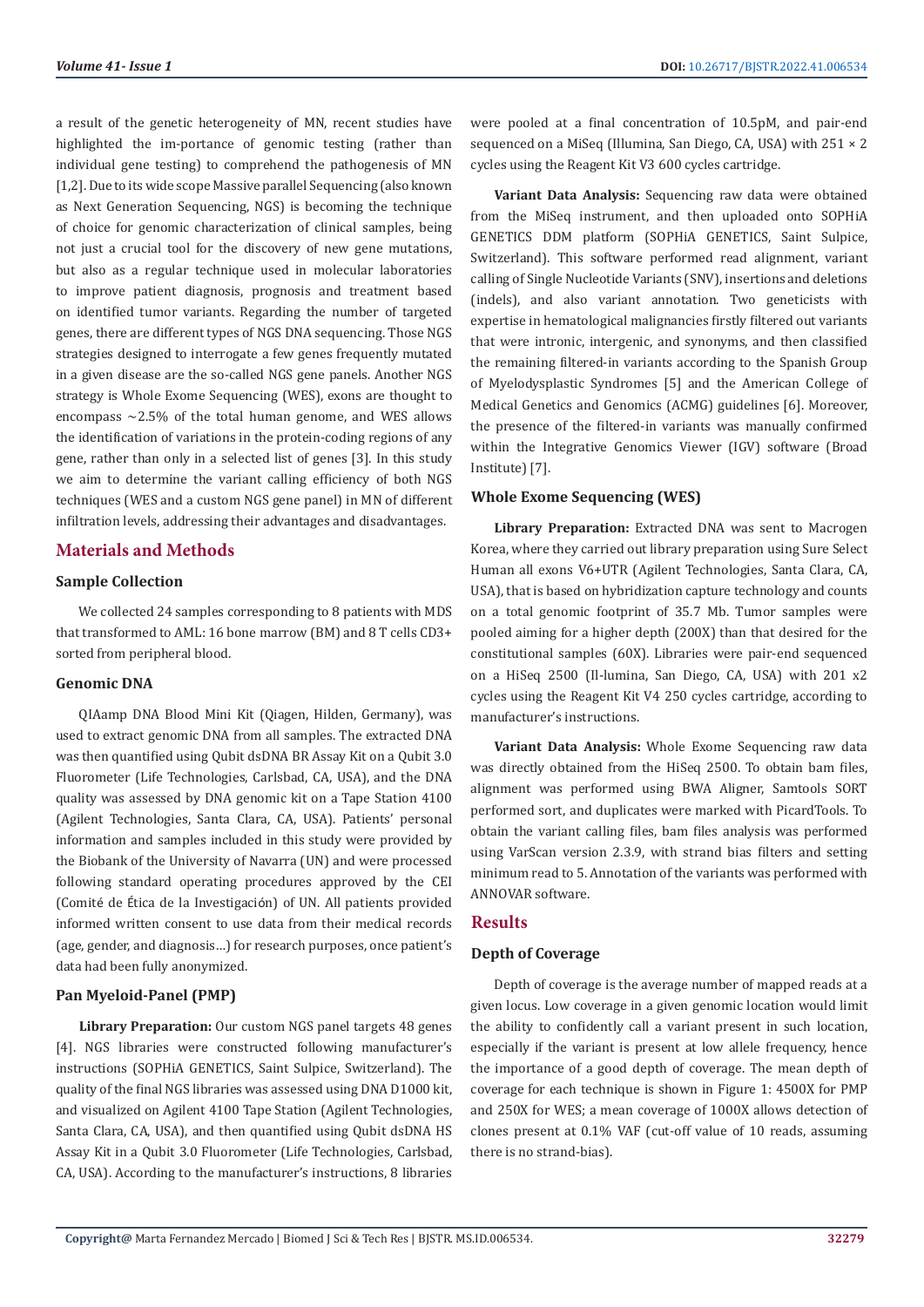

**Figure 1:** Variants read depth comparison between PMP and WES. The average of coverage was 4500x for PMP and 250x for WES. PMP=Pan-Myeloid Panel; WES= Whole Exome Sequencing.

#### **Variant Analysis**

We performed an analysis of all variant VAFs called by PMP and WES in the genes included in PMP design (Table 1 & Figure 2). The results showed that PMP called a total of 59 clinically relevant variants and WES called 211 variants, 44 of them in genes included in PMP panel design. On the one hand, after careful assessment of all variants by visualization with IGV, we noted that, out of the 15 variants not called by WES, 7 were characterized by presenting a VAF<5% with PMP; and additional 7 variants were not called because they were detected in T cells CD3+ at a VAF $\sim$ 50%, meaning that these 7 variants are of germline nature. In both types of scenarios, the 14 variants were filtered out by the bioinformatics pipeline. Of note, the 15th WES-missed variant in UPN5 was a 115bp insertion in *TP53* p.Ala84Valfs\*6 at a VAF of 75%, that was called by PMP but not by WES, because it was either not captured during library preparation, or it was not correctly aligned against the genome hg19. On the other hand, PMP test only missed 1 variant in *GNAS* p.Arg844Cys that was called by WES, because the gene was not included in panel design.



**Figure 2:** Correlation analysis of the Variant Allele Frequencies (VAFs) detected by the panel (PMP) and by WES. The VAF's correlation was high for the variants detected by both techniques (R2= 0,925).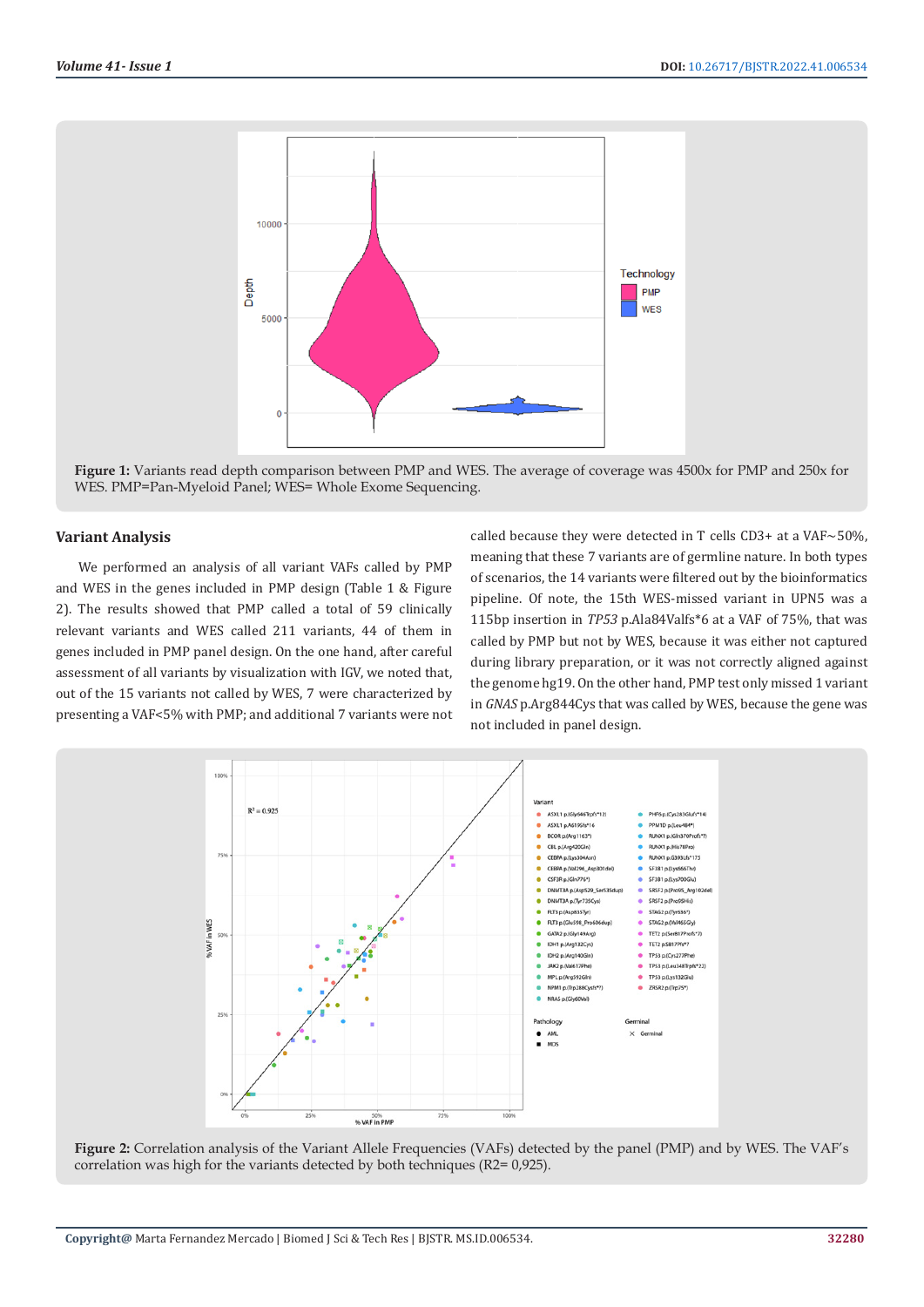| <b>UPN</b>     | Path                        | Gene              | Ch             | <b>Position</b> | Transcript     | Protein                  | Depth_<br><b>PMP</b> | VAF_<br><b>PMP</b> | Depth_<br><b>WES</b> | VAF<br><b>WES</b> | Classification       | <b>ID COSVIC</b> |
|----------------|-----------------------------|-------------------|----------------|-----------------|----------------|--------------------------|----------------------|--------------------|----------------------|-------------------|----------------------|------------------|
| $\mathbf{1}$   | <b>MDS</b><br>EB1           | ASXL1             | 20             | 31022441        | NM_015338.6    | p.(Gly646Trpfs*12)       | 9190                 | 31%                | 332                  | 36%               | Pathogenic           | COSV60102155     |
|                |                             | IDH1              | 2              | 209113113       | NM_005896.3    | p.(Arg132Cys)            | 5714                 | 39%                | 361                  | 40%               | Pathogenic           | COSV61615256     |
|                | AML                         | ASXL1             | 20             | 31022441        | NM_015338.6    | p.(Gly646Trpfs*12)       | 5542                 | 33%                | 348                  | 35%               | Pathogenic           | COSV60102155     |
|                |                             | CBL               | 11             | 119149251       | NM_005188.3    | p.(Arg420Gln)            | 4421                 | 2%                 | 166                  | NC                | Pathogenic           | COSV50629675     |
|                |                             | CSF3R             | $\mathbf{1}$   | 36932224        | NM_156039.4    | $p.(Gln776*)$            | 5299                 | 31%                | 218                  | 28%               | Pathogenic           | COSV58966685     |
|                |                             | IDH1              | 2              | 209113113       | NM 005896      | p.(Arg132Cys)            | 3446                 | 47%                | 391                  | 43%               | Pathogenic           | COSV61615256     |
|                |                             | RUNX1             | 21             | 36164607        | NM_001001890.3 | p. (Gly393Leufs*?)       | 3097                 | 37%                | 227                  | 23%               | <b>VUS</b>           |                  |
|                |                             | SRSF <sub>2</sub> | 17             | 74732959        | NM_001195427.2 | p.(Pro95His)             | 4774                 | 37%                | 279                  | 40%               | Pathogenic           | COSV57969816     |
|                | <b>MDS</b><br>del5q         | JAK2              | 9              | 5073770         | NM_004972.3    | p.(Val617Phe)            | 5022                 | 36%                | 188                  | $\ast$            | Pathogenic           | COSV67569051     |
| $\overline{2}$ | AML                         | IDH1              | 2              | 209113113       | NM_005896.3    | p.(Arg132Cys)            | 5559                 | 23%                | 344                  | 18%               | Pathogenic           | COSV61615256     |
|                |                             | JAK2              | 9              | 5073770         | NM_004972.3    | p.(Val617Phe)            | 5131                 | 49%                | 192                  | $\ast$            | Pathogenic           | COSV67569051     |
|                |                             | <b>TP53</b>       | 17             | 7573985         | NM_000546.5    | p.(Leu348Trpfs*22)       | 11399                | 49%                | 247                  | $\ast$            | <b>VUS</b>           | COSV53408022     |
|                | <b>MDS</b>                  | DNMT3A            | 2              | 25463289        | NM_022552.4    | p.(Tyr735Cys)            | 7160                 | 42%                | 108                  | 37%               | Likely<br>pathogenic | COSV53036596     |
|                |                             | SF3B1             | 2              | 198266834       | NM_012433.3    | p.(Lys700Glu)            | 4997                 | 45%                | 162                  | 44%               | Pathogenic           | COSV59205318     |
| 3              |                             | STAG2             | X              | 123197782       | NM_001042749.2 | $p(Tyr636*)$             | 3004                 | 79%                | 107                  | 72%               | Likely<br>pathogenic | COSV54351126     |
|                |                             | TET2              | 4              | 106157547       | NM_001127208.2 | p.(Ser817Profs*7)        | 5918                 | 78%                | 215                  | 74%               | <b>VUS</b>           |                  |
|                | AML                         | <b>BCOR</b>       | X              | 39923604        | NM_001123385.1 | p.(Arg1163*)             | 2736                 | 56%                | 111                  | 54%               | <b>VUS</b>           | COSV60713352     |
|                |                             | <b>CEBPA</b>      | 19             | 33792409        | NM_004364.4    | p.(Lys304Asn)            | 7238                 | 15%                | 672                  | 13%               | <b>VUS</b>           |                  |
|                |                             | <b>CEBPA</b>      | 19             | 33792417        | NM_004364.4    | p.(Val296_<br>Asp301del) | 7308                 | 46%                | 559                  | 30%               | <b>VUS</b>           |                  |
|                |                             | DNMT3A            | $\overline{c}$ | 25463289        | NM_022552.4    | p.(Tyr735Cys)            | 6667                 | 35%                | 116                  | 28%               | Pathogenic           | COSV53036596     |
|                |                             | SF3B1             | 2              | 198266834       | NM_012433.3    | p.(Lys700Glu)            | 4216                 | 29%                | 128                  | 25%               | Pathogenic           | COSV59205318     |
|                |                             | STAG2             | X              | 123197782       | NM_001042749.2 | p.(Tyr636*)              | 2209                 | 59%                | 89                   | 55%               | Likely<br>pathogenic | COSV54351126     |
|                |                             | TET2              | 4              | 106157547       | NM 001127208.2 | p.(Ser817Profs*7)        | 3766                 | 57%                | 238                  | 62%               | <b>VUS</b>           |                  |
|                | <b>MDS</b><br>EB1           | IDH1              | 2              | 209113112       | NM_005896.3    | p.(Arg132His)            | 6226                 | $1\%$              | 425                  | NC                | Pathogenic           | COSV61615239     |
|                |                             | SRSF <sub>2</sub> | 17             | 74732936        | NM_001195427.2 | p.(Pro95_Arg102del)      | 6740                 | 48%                | 223                  | 22%               | Pathogenic           | COSV57969802     |
|                | AML                         | IDH1              | 2              | 209113112       | NM_005896.3    | p.(Arg132His)            | 6156                 | 11%                | 359                  | 9%                | Pathogenic           | COSV61615239     |
| $\overline{4}$ |                             | MPL               | $\mathbf{1}$   | 43818310        | NM_005373.3    | p.(Arg592Gln)            | 6830                 | 3%                 | 426                  | NC                | Likely<br>pathogenic | COSV65244459     |
|                |                             | PPM1D             | 17             | 58740546        | NM_003620.4    | p.(Leu484*)              | 7946                 | 2%                 | 204                  | NC                | Likely<br>pathogenic | COSV59954652     |
|                |                             | SRSF2             | $17\,$         | 74732936        | NM_001195427.2 | p.(Pro95_Arg102del)      | 7687                 | 26%                | 228                  | 17%               | Pathogenic           | COSV57969801     |
|                |                             | STAG2             | X              | 123191805       | NM_001042749.2 | p.(Val465Gly)            | 2368                 | 21%                | 74                   | 20%               | <b>VUS</b>           |                  |
|                |                             | ZRSR2             | X              | 15821832        | NM_005089.3    | $p.(Trp75*)$             | 3078                 | 13%                | 70                   | 19%               | Likely<br>pathogenic | COSV57066880     |
| 5              | <b>MDS</b><br>EB1<br>del 5q | SF3B1             | 2              | 198266834       | NM_012433.3    | p.(Lys700Glu)            | 2112                 | 18%                | 183                  | 17%               | Pathogenic           | COSV59205318     |
|                |                             | <b>TP53</b>       | 17             | 7577108         | NM_000546.5    | p.(Cys277Phe)            | 3559                 | 1%                 | 160                  | NC                | Pathogenic           | COSV5269372      |
|                | AML                         | <b>TP53</b>       | 17             | 7578536         | NM_000546.5    | p.(Lys132Glu)            | 3725                 | 45%                | 47                   | 49%               | Pathogenic           | COSV52689323     |
|                |                             | <b>TP53</b>       | 17             | 7579438         | NM_000546.5    | p.(Ala84Valfs*6)         | 5647                 | 75%                | 238                  | NC                | Likely<br>pathogenic |                  |

**Table 1:** Detailed description of variants called by PMP and WES in the 8 patients with MDS that progress to AML.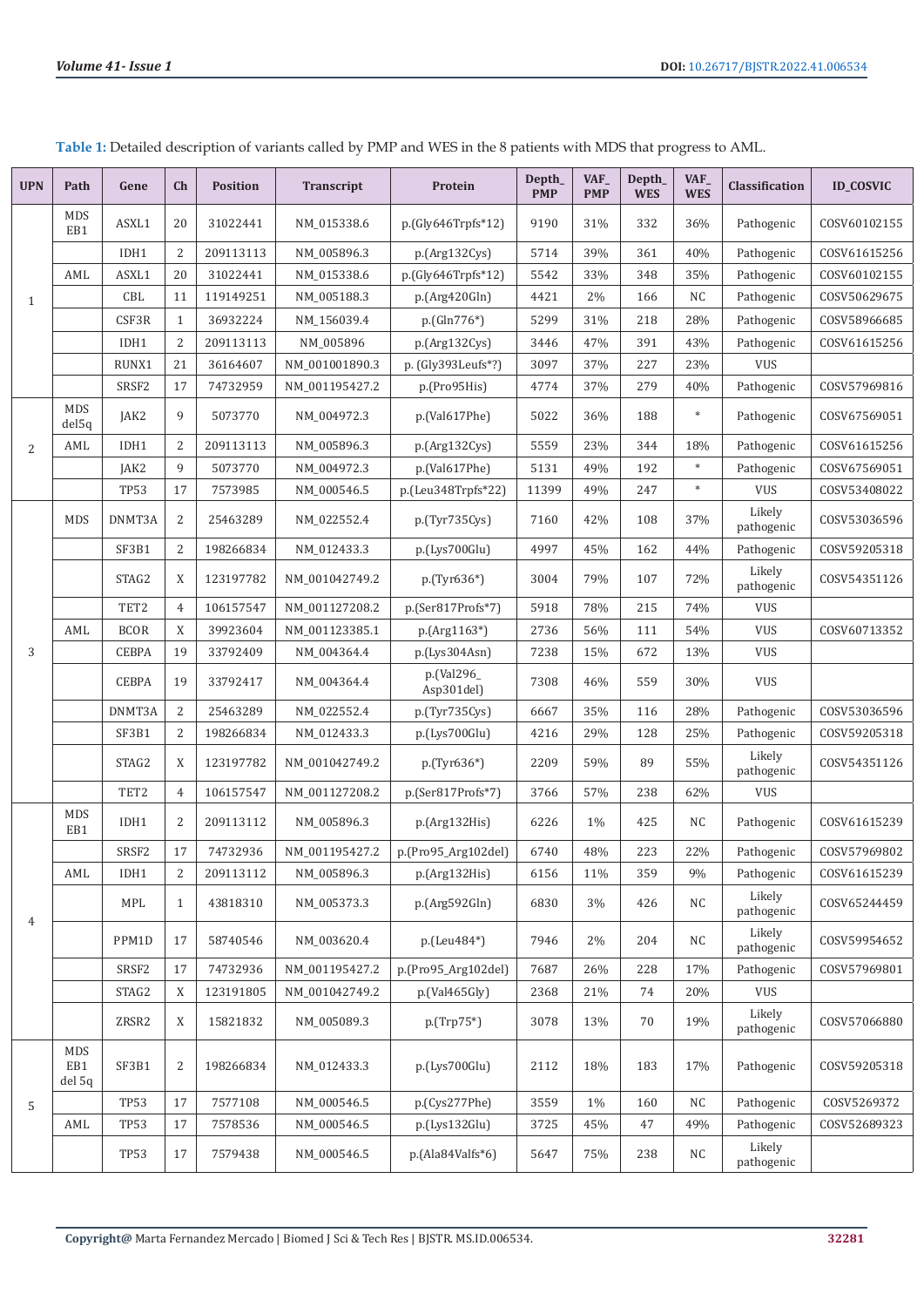| 6              | <b>MDS</b>       | ASXL1             | 20             | 31022366  | NM 015338.6    | p.(Ala619Serfs*16)       | 3489 | 45%   | 233 | 39%       | Likely<br>pathogenic | COSV60106494 |
|----------------|------------------|-------------------|----------------|-----------|----------------|--------------------------|------|-------|-----|-----------|----------------------|--------------|
|                |                  | IDH <sub>2</sub>  | 15             | 90631934  | NM 002168.3    | p.(Arg140Gln)            | 2786 | 43%   | 232 | 43%       | Pathogenic           | COSV57468751 |
|                |                  | <b>NRAS</b>       | $\mathbf{1}$   | 115256532 | NM_002524.5    | p.(Gly60Val)             | 2811 | 3%    | 279 | <b>NC</b> | Likely<br>pathogenic | COSV54741067 |
|                |                  | PHF <sub>6</sub>  | X              | 133551210 | NM 001015877.2 | p.(Cys283Glufs*14)       | 1351 | 51%   | 189 | 50%       | <b>VUS</b>           |              |
|                |                  | RUNX1             | 21             | 36164687  | NM 001001890.3 | $p.$ (Gln370Profs $*$ ?) | 2399 | 24%   | 364 | 26%       | <b>VUS</b>           |              |
|                |                  | SRSF <sub>2</sub> | 17             | 74732959  | NM 001195427.2 | p.(Pro95His)             | 1724 | 39%   | 236 | 44%       | Pathogenic           | COSV57969816 |
|                | AML              | ASXL1             | 20             | 31022366  | NM 015338.6    | p.(Ala619Serfs*16)       | 4469 | 25%   | 310 | 40%       | Likely<br>pathogenic | COSV60106494 |
|                |                  | IDH <sub>2</sub>  | 15             | 90631934  | NM 002168.3    | p.(Arg140Gln)            | 3430 | 31%   | 360 | 43%       | Pathogenic           | COSV57468751 |
|                |                  | <b>NRAS</b>       | 1              | 115256532 | NM 002524.5    | p.(Gly60Val)             | 3524 | $1\%$ | 369 | NC        | Likely<br>pathogenic | COSV54741067 |
|                |                  | PHF6              | X              | 133551210 | NM 001015877.2 | $p.(Cys283Glufs*14)$     | 1763 | 41%   | 162 | 53%       | <b>VUS</b>           |              |
|                |                  | RUNX1             | 21             | 36164687  | NM_001001890.3 | p. (Gln370Profs*?)       | 2785 | 21%   | 465 | 33%       | <b>VUS</b>           |              |
|                |                  | SRSF2             | 17             | 74732959  | NM 001195427.2 | p.(Pro95His)             | 2479 | 27%   | 389 | 47%       | Pathogenic           | COSV57969816 |
| $\overline{7}$ | CMML             | DNMT3A            | 2              | 25467470  | NM_022552.4    | p.(Asp529_<br>Ser535dup) | 3905 | 42%   | 737 | $\ast$    | Likely<br>pathogenic |              |
|                |                  | FLT3              | 13             | 28592642  | NM 004119.3    | p.(Asp835Tyr)            | 3177 | $1\%$ | 296 | <b>NC</b> | Pathogenic           | COSV54042116 |
|                |                  | NPM1              | 5              | 170837544 | NM_002520.6    | p. (Trp288Cysfs*?)       | 1913 | 29%   | 53  | 26%       | Pathogenic           | COSV51542815 |
|                | AML              | DNMT3A            | 2              | 25467470  | NM_022552.4    | p.(Asp529_<br>Ser535dup) | 6442 | 53%   | 660 | $\ast$    | Likely<br>pathogenic |              |
|                |                  | FLT3              | 13             | 28592642  | NM 004119.3    | p.(Asp835Tyr)            | 4932 | 47%   | 232 | 45%       | Pathogenic           | COSV54042116 |
|                |                  | NPM1              | 5              | 170837544 | NM_002520.6    | p. (Trp288Cysfs*?)       | 2794 | 35%   | 59  | 45%       | Pathogenic           | COSV51542815 |
| 8              | <b>MDS</b><br>EB | GATA2             | 3              | 128204996 | NM 001145661.2 | p.(Gly149Arg)            | 3655 | 47%   | 214 | $\ast$    | <b>VUS</b>           |              |
|                |                  | SF3B1             | $\overline{2}$ | 198267360 | NM_012433.3    | p.(Lys666Thr)            | 3086 | 29%   | 140 | 32%       | Pathogenic           | COSV59207657 |
|                | AML              | FLT3              | 13             | 28608237  | NM 004119.3    | p.(Glu598<br>Pro606dup)  | 5245 | 44%   | 74  | 49%       | Pathogenic           |              |
|                |                  | GATA2             | 3              | 128204996 | NM_001145661.2 | p.(Gly149Arg)            | 4704 | 51%   | 283 | $\ast$    | <b>VUS</b>           | COSV62003528 |
|                |                  | RUNX1             | 21             | 36259177  | NM 001001890.3 | p.(His78Pro)             | 2963 | 45%   | 233 | 44%       | <b>VUS</b>           |              |
|                |                  | SF3B1             | $\overline{2}$ | 198267360 | NM 012433.3    | p.(Lys666Thr)            | 3096 | 45%   | 135 | 42%       | Pathogenic           | COSV59207657 |

Note: UPN: Unique Patient Number; Path= Pathology; Chr: Chromosome; PMP= Pan-Myeloid panel; WES= Whole Exome Sequencing; VAF= Variant Allele Frequency; MDS-EB1= Myelodysplastic Syndromes with Excess Blast 1; AML= Acute Myeloid Leukemia; CMML= Chronic Myelomonocytic Leukemia; NC= Not called; \*VAF~50% in CD3

#### **Discussion**

As genomic technologies continue to improve, NGS-based tests might become stand-alone in the short term. Therefore, since clinicians are ultimately responsible for communicating test results to patients, it is crucial for them to understand the differences and difficulties, in terms of the NGS technologies, test interpretation and clinical significance. In order to address the distinct advantages and disadvantages of the two technologies at study, we sequenced 24 samples (16 BM and 8 T cells CD3+) corresponding to 8 patients with MDS that transformed to AML. All 24 samples were tested by WES, and all 16 BM samples were tested by our custom panel PMP. Gene panels minimize the chance of secondary findings, due their targeted nature, but require periodic design revisions in order to be updated by incorporating new gene discoveries, while

WES offers the advantage of a wider scope in terms of number of genes analyzed, enabling the identification of variants at *loci* not considered at point of ordering, and providing data for genes not yet associated with the disease at study [8]. UPN4 is a good example of this: only WES called the pathogenic variant *GNAS* p.Arg844Cys; *GNAS* is a gene related to MN, but it was not included in PMP design (it has been included in later versions of the panel). Besides, WES data offers the possibility of being analyzed only for the genes of interest at a given time point and, later on, being re-analyzed when new genes related to the pathology are discovered, and in that way yielding relevant genetic information not identified at the time of initial assessment.

Even though WES offers greater breadth of coverage, it comes with some compromise in read depth [9]. Therefore, variants with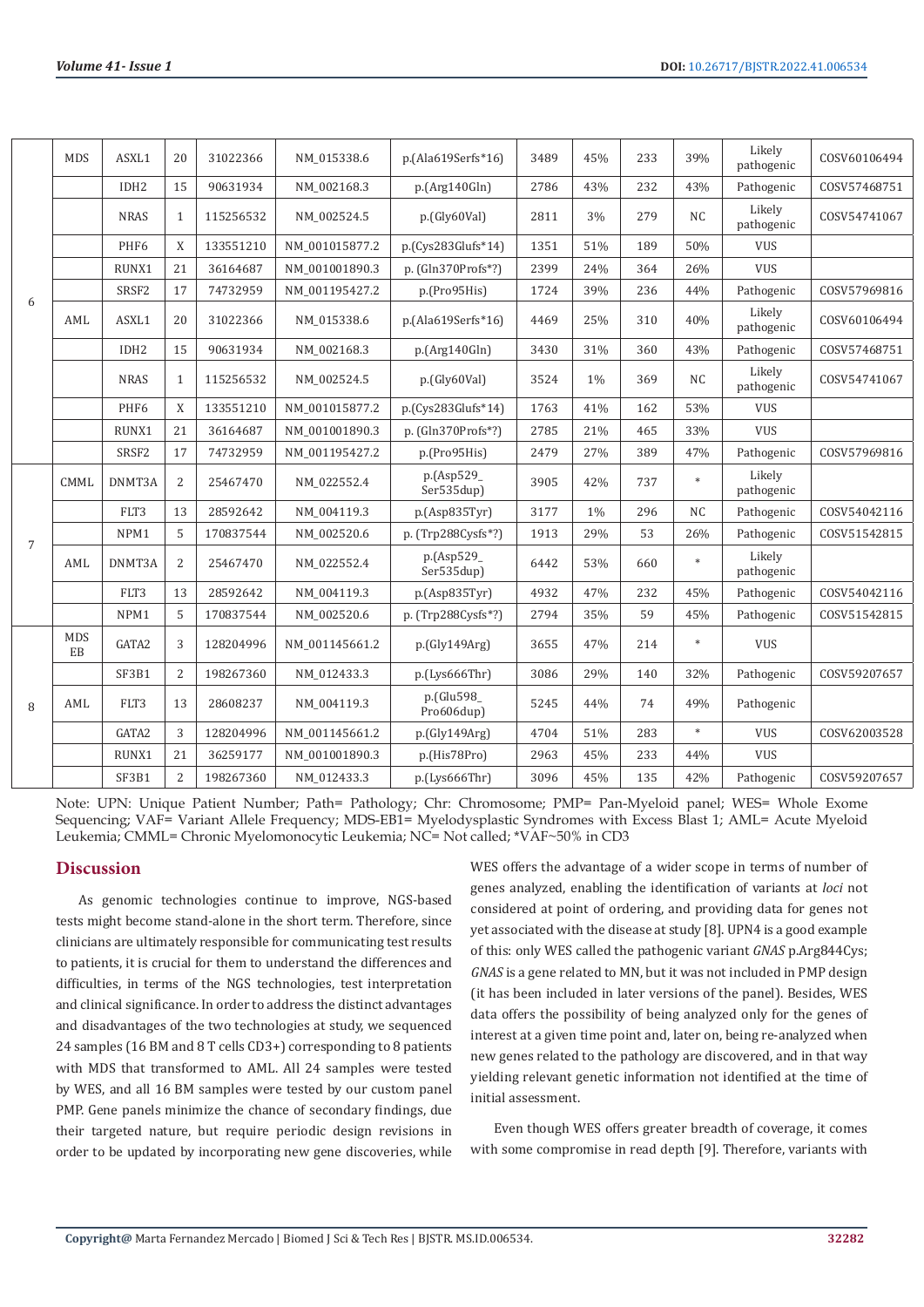low VAF might scape to WES analysis. Indeed, our data showed that WES missed several variants with low VAF that had been called by PMP (1 in CMML, 3 in MDS and 5 in AML). This is especially important in those cases where PMP called small clones with pathogenic variants *IDH1* p.Arg132His, *FLT3* p.Asp835Tyr and *NRAS* p.Gly60Val at a VAF≤3% in the premalignant samples (UPN4, UPN5 and UPN7), because these findings directly affect MDS IPSS risk, preventing the patients to get a more suitable treatment and disease follow up. Therefore, if those cases had exclusively been assessed using WES, they would have missed the opportunity of benefitting from those available treatments. Besides, targeted panels usually are conceived together with a software that greatly facilitates data analysis, whereas WES presents the challenge of interpreting large volumes of data with a higher chance of identifying variants in genes of unknown significance to the disease at study [10]. Consequently, analysis of WES sequencing data usually needs the labor of an expert bioinformatician together with an expert geneticist. Also, WES comes with the requisite of sequencing germline tissue alongside the sequencing of the tumor sample, in order to discard polymorphisms; otherwise, the volume of data would be simply impossible to be interpreted even by the best experts in both fields. These requirements make WES more expensive and laborious than panels.

Our data showed 7 variants called by PMP that were not called by WES, precisely because they were present in T cells CD3+ at a VAF~50%, meaning that these 7 variants might be of germline nature. Interestingly, one was the well-known pathogenic *JAK2*  p.Val617Phe (UPN2). Indeed, the necessity of sequencing a nontumoral tissue in order to be able to discriminate the nature of the variants has been reported in several studies, due to its potential impact in genetic counselling [11-13]. NGS gene panels and WES are limited in their capacity to detect specific DNA abnormalities, such as CNVs, long indels, and variants in repetitive regions. Surprisingly, our results showed that WES missed a 115 bp insertion in *TP53*  p.Ala84Valfs\*6 (UPN5) that was called by PMP at a VAF of 75%. Because it was not in the BAM file of the sample, the variant was not in the VCF, therefore the cause was either failure in exome capture during library preparation, or maybe the raw sequencing data was not correctly aligned against the genome hg19 [14]. Therefore, the use of additional sequencing techniques to improve the number of reads, are necessary to minimize false negative results due to the low coverage of certain genomic regions [15,16].

#### **Conclusion**

Although it was not the main goal of the study, our data highlight the importance of sequencing germline tissue, since distinguishing the nature of the variant has a direct impact in genetic counselling. It should be noted that inherited variants conferring predisposition to develop a neoplasm are becoming highly important in all cancers, including MN. Therefore, this issue also needs to be considered when analyzing WES data, since WES pipeline filters out all germline variants. Regarding WES vs NGS gene panels, we conclude that both techniques are clinically valuable: WES is advantageous for the discovery of new variants, and NGS gene panels are essential for the detection of emerging clones. Therefore, they complement each other, and together they provide a more accurate image of the clonal heterogeneity of the tumor.

## **Acknowledgment**

This work was funded by ISCIII (Ministerio de Economía y Competitividad of Spanish central government, grant number PI16/00159) and supported by CIMA LAB Diagnostics research program. AAD is supported by a CIMA ́s fellowship; MFM is supported by the Spanish Association against Cancer (AECC, AIO2014). And finally, we are particularly grateful to the patients who have participated in this study, and to the Biobank of the University of Navarra for its collaboration.

# **Author's Contribution**

Conceptualization, A.A.D., M.J.C. and M.F.M.; methodology, A.A.D.; software, B.A.; validation, I.V., P.A. and M.J.C.; formal analysis, A.A.D. and B.A.; investigation, A.A.D.; resources, M.F.M. and M.J.C.; data curation, A.M. and M.J.L; writing-original draft preparation, A.A.D. and M.F.M; writing-review and editing, B.A., P.A., A.M., M.J.L, I.V. and M.J.C; visualization, M.F.M; super-vision, M.F.M. and M.J.C.; project administration, A.A.D; funding acquisition, M.F.M. All authors have read and agreed to the published version of the manuscript. Whole Exome Sequencing or Pan-Myeloid NGS gene Panel to assess Leukemic evolution of Myelodysplastic Syndromes. Advantages and disadvantages.

#### **References**

- 1. [Haferlach T, Nagata Y, Grossmann V, Okuno Y, Bacher U, et al. \(2014\)](https://pubmed.ncbi.nlm.nih.gov/24220272/) [Landscape of genetic lesions in 944 patients with myelodysplastic](https://pubmed.ncbi.nlm.nih.gov/24220272/) [syndromes. Leukemia 28\(2\): 241-247.](https://pubmed.ncbi.nlm.nih.gov/24220272/)
- 2. [Tefferi A, Lasho TL, Patnaik MM, Saeed L, Mudireddy M, et al. \(2017\)](https://pubmed.ncbi.nlm.nih.gov/28875545/) [Targeted next-generation sequencing in myelodysplastic syndromes](https://pubmed.ncbi.nlm.nih.gov/28875545/) [and prognostic interaction between mutations and IPSS-R. Am J Hematol](https://pubmed.ncbi.nlm.nih.gov/28875545/) [92\(12\): 1311-1317.](https://pubmed.ncbi.nlm.nih.gov/28875545/)
- 3. [Suwinski P, Ong CK, Ling MHT, Poh YM, Khan AM, et al. \(2019\) Advancing](https://pubmed.ncbi.nlm.nih.gov/30809243/) [personalized medicine through the application of whole exome](https://pubmed.ncbi.nlm.nih.gov/30809243/) [sequencing and big data analytics. Front Genet 10: 1-16.](https://pubmed.ncbi.nlm.nih.gov/30809243/)
- 4. [Aguilera Diaz A, Vazquez I, Ariceta B, Mañú A, Blasco Iturri Z, et al.](https://pubmed.ncbi.nlm.nih.gov/31978184/) [\(2020\) Assessment of the clinical utility of four NGS panels in myeloid](https://pubmed.ncbi.nlm.nih.gov/31978184/) [malignancies. Suggestions for NGS panel choice or design. PLoS One](https://pubmed.ncbi.nlm.nih.gov/31978184/) [15\(1\): 1-24.](https://pubmed.ncbi.nlm.nih.gov/31978184/)
- 5. [Palomo L, Ibáñez M, Abáigar M, Vázquez I, Álvarez S, et al. \(2019\) Spanish](https://pubmed.ncbi.nlm.nih.gov/31621063/) [Guidelines for the use of targeted deep sequencing in myelodysplastic](https://pubmed.ncbi.nlm.nih.gov/31621063/) [syndromes and chronic myelomonocytic leukaemia. Br J Haematol](https://pubmed.ncbi.nlm.nih.gov/31621063/) [188\(5\): 605-622.](https://pubmed.ncbi.nlm.nih.gov/31621063/)